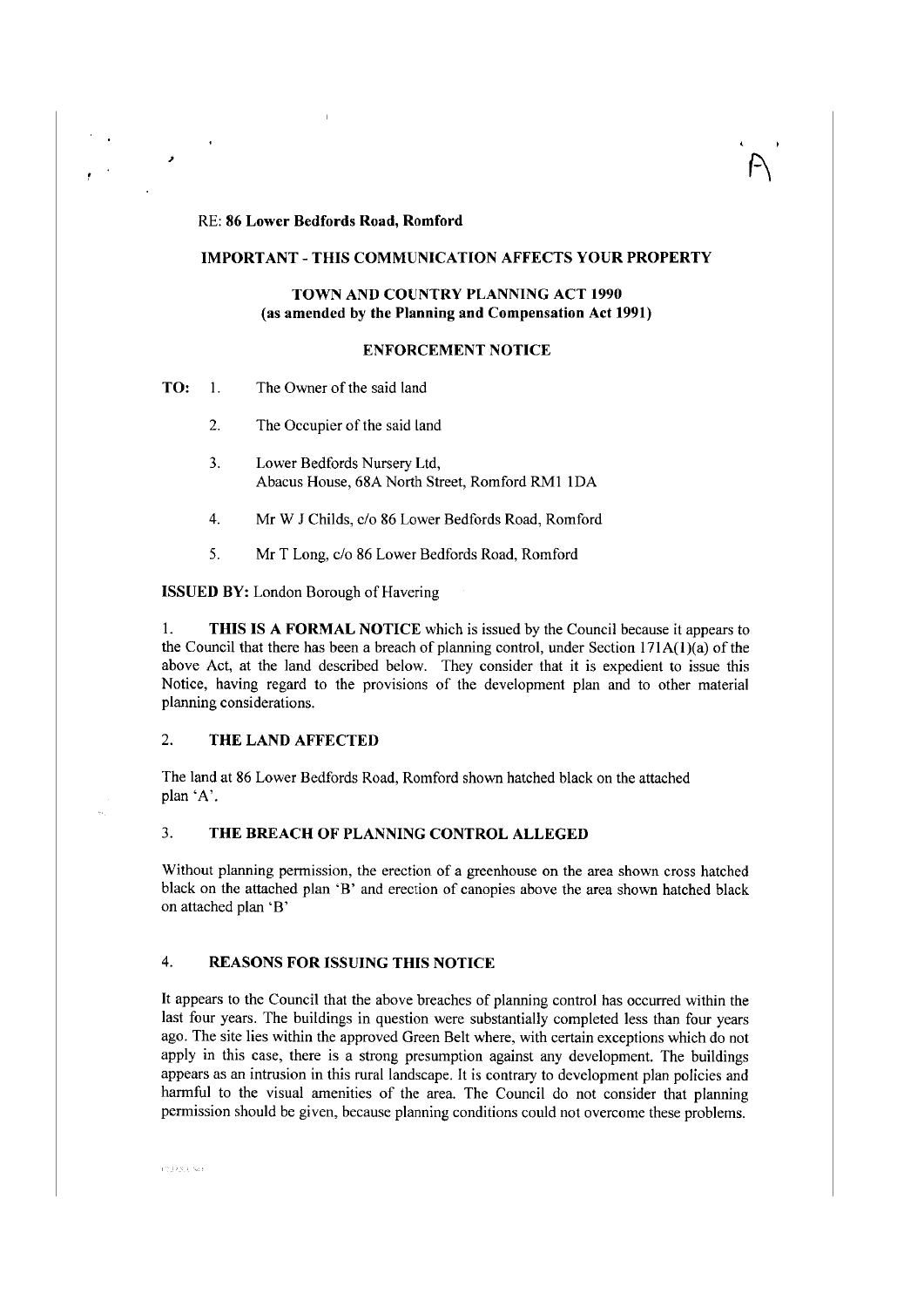In making its decision to issue this Notice the Council considered that the unauthorised use is contrary to the following policies of the Havering Unitary Development Plan : policies GRB 2 (Green Belt) and GRB 12 (Expansion of nurseries)

# 5. **WHAT YOU ARE REQUIRED TO DO**

(i) Reduce the height of the greenhouse to not more than 3.85 metres to the highest part of the roof ridge measured externally from the northern gable end of the greenhouse perpendicularly to the current ground level

Time for compliance: 3 months from the effective date of this notice.

- (ii) Remove the two canopies shown hatched black on the attached plan 'B'
- (ii) Remove from the land all building materials and rubble arising from compliance with the first requirement above.

Time for compliance: 3 months from the effective date of this notice

# 6. **WHEN THIS NOTICE TAKES EFFECT**

This Notice takes effect on  $25<sup>th</sup>$  July 2003, unless an appeal is made against it beforehand

Dated:  $10^{th}$  June 2003

,

Dated:  $10^{\text{th}}$  June 2003<br>Signed:  $\int_{\mathcal{U}} \sqrt{\frac{1}{\text{Aut}(\text{horizontal})}}$ Authorised Officer

on behalf of London Borough of Havering Town Hall Main Road Romford RMI 3BD

#### **YOUR RIGHT OF APPEAL**

You can appeal against this Enforcement Notice to the Secretary of State by the 25<sup>th</sup> July 2003. Further details are given in the attached explanatory note.

# **WHAT HAPPENS IF YOU DO NOT APPEAL**

If you do not appeal against this Enforcement Notice, it will take effect on 25<sup>th</sup> July 2003 and you must then ensure that the required steps for complying with it, for which you may be held responsible, are taken within the period specified in the Notice.

# **FAILURE TO COMPLY WITH AN ENFORCEMENT NOTICE WHICH HAS TAKEN EFFECT CAN RESULT IN PROSECUTION AND/OR REMEDIAL ACTION BY THE COUNCIL.**

ish deciso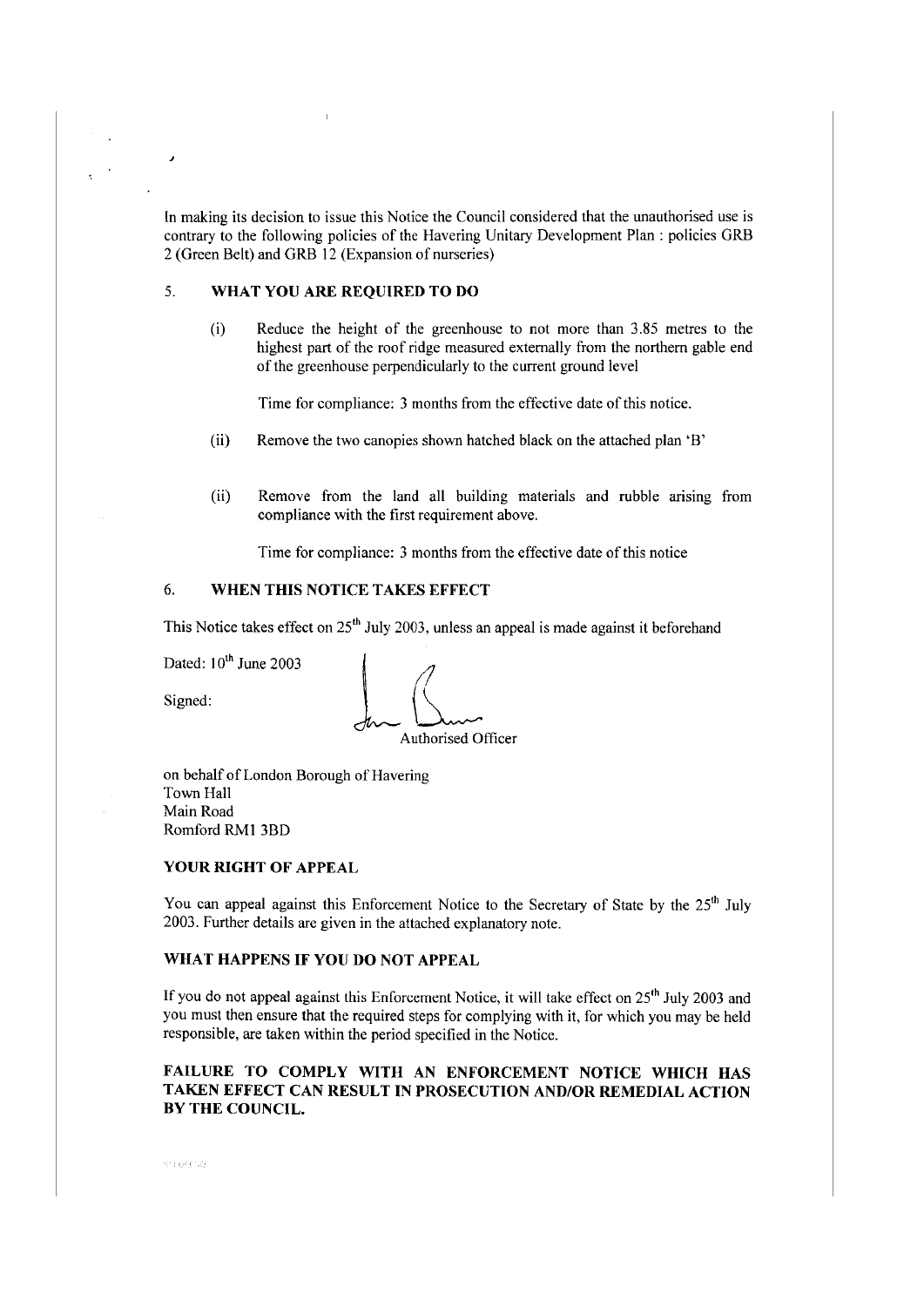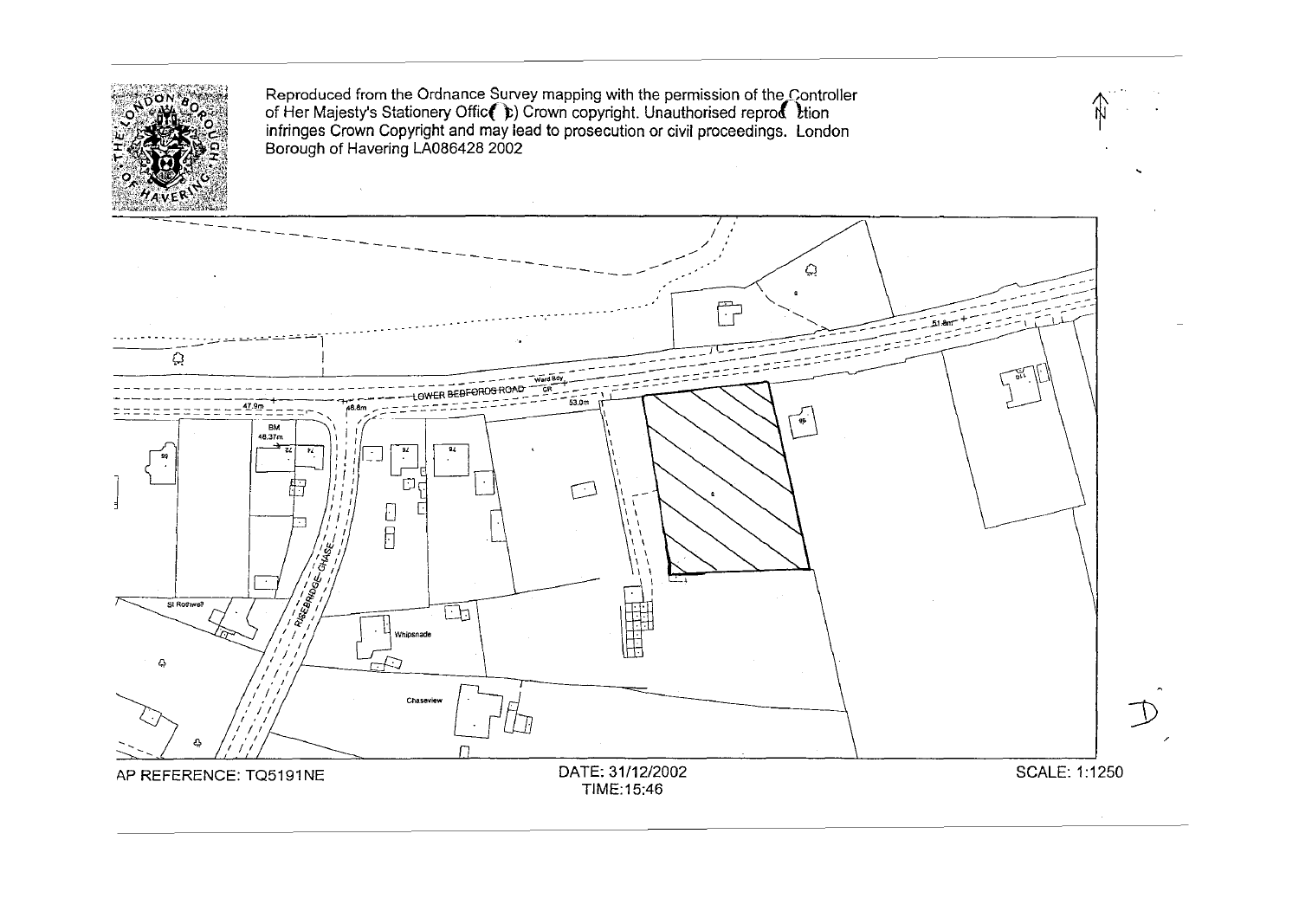

Reproduced from the Ordnance Survey mapping with the permission of the Controller of Her Majesty's Stationery Offit-d (c) Crown copyright. Unauthorised reprbuuction infringes Crown Copyright and may lead to prosecution or civil proceedings. London ~ Borough of Havering LA086428 2002

 $\omega_{\rm eff}$  .  $\tilde{\omega}$